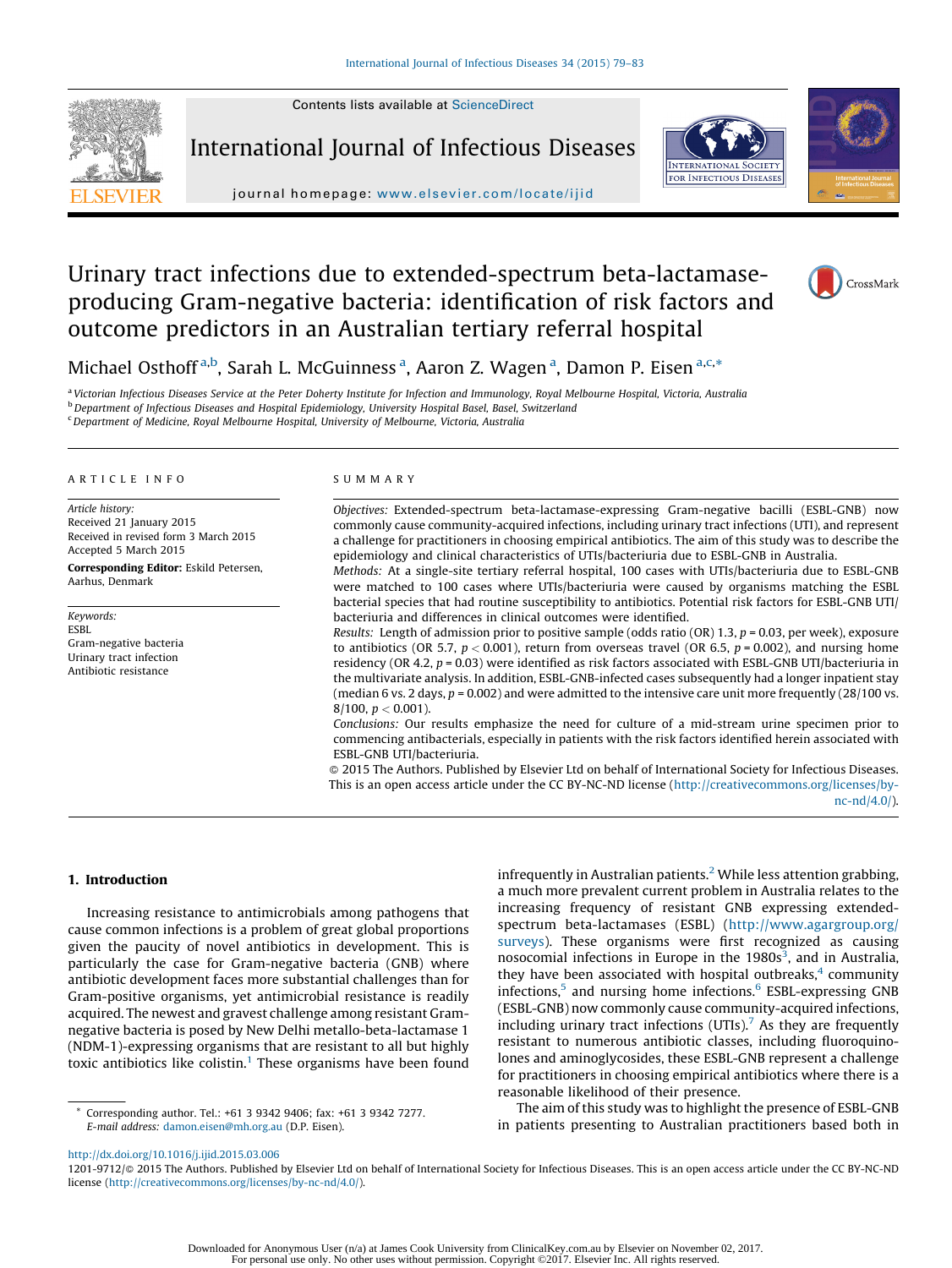community and hospital practice. A case–control study was performed to define the epidemiology and clinical outcomes of UTI/bacteriuria due to ESBL-GNB, concentrating on the recognized risk factors for the acquisition of these organisms. Recommendations for appropriate antimicrobials can be made in patients presenting with UTI who are at high risk of infection due to ESBL-GNB.

## 2. Methods

#### 2.1. Patients and data collection

A retrospective case–control study was conducted to identify risk factors associated with community- or hospital-onset UTI/ bacteriuria due to ESBL-producing GNB at the Royal Melbourne Hospital, a major primary and tertiary care service provider. Urine samples entered into the administrative database of the microbiology laboratory from January 1, 2003 to December 31, 2009 from patients aged 18 years or older were evaluated for culture results positive for urinary pathogens. These patients received either ambulatory or inpatient care. If multiple urine specimens from the same patient were available, only the first sample was selected for the analysis. The same patient was only included once as either a case or a control.

A comprehensive review of medical records and online hospital databases was performed to retrieve demographic, clinical, radiographic, and microbiological data. Data collection included gender, age, all medical diagnoses, hospitalization in the past 4 weeks, overseas travel within the last 12 months, exposure to antibiotics during the past 6 weeks, living in an aged care facility, type of urinary sample, antibiotic resistance profile, body temperature and blood pressure on the day of urine sampling, and type of urinary tract infection. Outcome variables included antimicrobial treatment, length of hospital stay and/or admission to the intensive care unit (ICU) after urine sampling, and all-cause inpatient mortality.

#### 2.2. Microbiological methods

Gram-negative organisms with antibiotic resistance patterns indicative of the presence of ESBLs from automated susceptibility testing (resistance to amoxicillin but susceptibility to amoxicillin– clavulanate in the presence of resistance to third-generation cephalosporins using the time period-relevant Clinical and Laboratory Standards Institute breakpoints<sup>8</sup>), were confirmed as ESBL-expressing bacteria by applying a manual method using the 'keyhole test'. This test, in the past used routinely in Australia and internationally for this purpose, relies on identifying an increased zone of microbial inhibition around a third-generation cephalosporin disc in the locale of a clavulanic acid disc. As expected from previous experience at the Royal Melbourne Hospital and other centres, the microorganisms that carried ESBLs were Escherichia coli, Klebsiella oxytoca, or Klebsiella pneumoniae. A total of 316 ESBL-GNB from 178 patients were present among 15 142 positive urine cultures examined (Table 1). This analysis was confined to 100 cases that were selected randomly from urine samples with a significant growth of an ESBL-producing organism, taking into account the relative frequency of all cultured ESBL-producing bacteria (73 E. coli, 23 K. pneumoniae, and 4 K. oxytoca). We did not select patients for the presence of symptomatic UTI as we were interested in assessing the associations between ESBL urinary colonization in addition to infection. To allow the exploration of patient characteristics that may distinguish patients with ESBL-GNB UTI/bacteriuria from those without, controls were matched to cases in a 1:1 ratio only in relation to the bacterial species causing the UTI. Controls therefore consisted of randomly selected patients

#### Table 1

Distribution of Escherichia coli, Proteus mirabilis, and Klebsiella spp cultured from urine specimens obtained between 2003 and 2009

| Organism              | Positive cultures, $n$ (%) | % of total ESBL-positive |
|-----------------------|----------------------------|--------------------------|
| Escherichia coli      | 10974 (72.5)               |                          |
| ESBL-positive         | 232(1.5)                   | 73.4                     |
| Klebsiella oxytoca    | 572 (3.8)                  |                          |
| ESBL-positive         | 10(0.1)                    | 3.2                      |
| Klebsiella pneumoniae | 1605 (10.5)                |                          |
| ESBL-positive         | 74 (0.5)                   | 23.4                     |
| Klebsiella spp        | 17(0.1)                    |                          |
| Proteus mirabilis     | 1658 (11.0)                |                          |
| Total                 | 15 142 (100)               | 100                      |

ESBL, extended-spectrum beta-lactamase.

from the same study period displaying significant bacteriuria with a urinary pathogen matched to the ESBL-GNB-producing organism but that differed by maintaining susceptibility to third-generation cephalosporins.

### 2.3. Definitions

Asymptomatic bacteriuria, cystitis (complicated and uncomplicated), pyelonephritis, and urosepsis were defined according to published guidelines.<sup>[9](#page-3-0)</sup> An ESBL-producing organism was considered multiresistant if it was additionally resistant to all three classes of the following antimicrobials: fluoroquinolones, trimethoprim–sulfamethoxazole, and aminoglycosides[.10](#page-3-0)

## 2.4. Statistical analysis

Potential risk factors for ESBL-GNB UTI/bacteriuria were identified by univariate analysis. The Chi-square test or Fisher's exact test was used for categorical variables, and the Student t-test or the Mann–Whitney U-test for continuous variables, as appropriate. All variables that were associated with ESBL-GNB infection or ICU admission in the univariate analysis at the  $p < 0.1$  level were included in the logistic regression using the forward conditional method. Variables were retained in the final model if they were significant at the  $p < 0.05$  level. The final model included confounding variables significant at a two-tailed p-value of <0.05. SPSS version 18.0 software package was used for the analysis (SPSS Inc., Chicago, IL, USA).

## 3. Results

During the 7-year observation period, E. coli, Proteus mirabilis, or Klebsiella species were identified in 15 142 urine samples from 10 111 patients, including 316 (2.1%) specimens with an ESBL-GNB from 178 patients (Table 1). Samples were midstream specimens in 80% of controls and 57% of cases. Distinct clinical and microbiological features of UTI were only present in 40% of both cases and controls, with the remaining subjects being classified as suffering from asymptomatic bacteriuria. Among the patients who were treated, 50/58 cases and 53/54 controls (difference not significant) received appropriate directed antibiotic treatment.

Differences in risk factors and outcomes for cases and controls are displayed in [Table](#page-2-0) 2 (univariate analysis). The length of hospital stay prior to the urine sampling episode analyzed here was significantly longer in cases than in controls ( $p < 0.001$ ). In addition, exposure to antibiotics in the past 6 weeks and recent return from overseas travel, mainly to Asia, were identified as significant risk factors associated with UTI due to ESBL-GNB. Interestingly, the frequencies of major comorbidities such as diabetes or cancer and of past UTIs were not significantly different between cases and controls.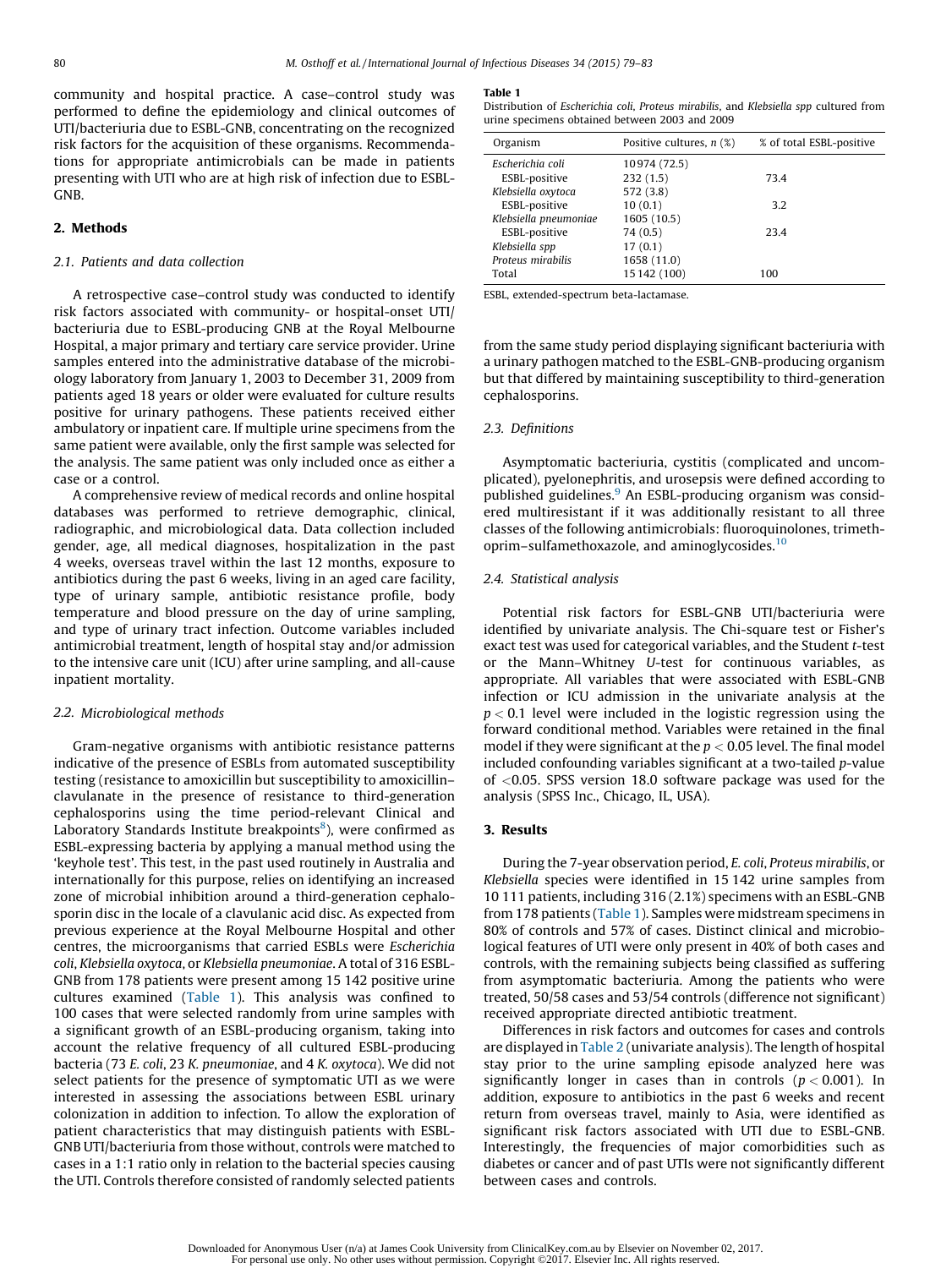#### <span id="page-2-0"></span>Table 2

Univariate analysis of risk factors and outcomes for ESBL-GNB UTI/bacteriuria<sup>a</sup>

| Risk factors and outcomes                                        | Cases<br>$n = 100$ | Controls<br>$n = 100$ | p-Value  |
|------------------------------------------------------------------|--------------------|-----------------------|----------|
| Male, $n$                                                        | 28                 | 23                    | 0.4      |
| Age in years, mean (SD)                                          | 61.6 (22.4)        | 60(20.9)              | 0.6      |
| Hospitalization in previous month, $n$                           | 17                 | 12                    | 0.4      |
| Length of stay prior to positive sample in days, median (IQR)    | $5.5(0-27)$        | $0(0-3)$              | < 0.0001 |
| Diabetes mellitus, $n$                                           | 22                 | 23                    | 0.9      |
| Cancer/immunosuppression, $n$                                    | 23                 | 24                    | 0.8      |
| Nursing home residency, $n$                                      | 10                 | 4                     | 0.1      |
| Prostatism, n                                                    |                    | 8                     |          |
| Overseas travel in past 12 months                                | 15                 |                       | 0.03     |
| Asia                                                             | 9                  |                       | 0.06     |
| Other destinations                                               | 6                  |                       | 0.5      |
| Exposure to antibiotics in past 6 weeks, $n$                     | 70                 | 27                    | < 0.001  |
| 1 class                                                          | 24                 | 17                    | 0.3      |
| 2 classes                                                        | 20                 |                       | 0.02     |
| $>2$ classes                                                     | 26                 |                       | < 0.001  |
| Third-generation cephalosporins                                  | 21                 |                       | < 0.001  |
| Vancomycin                                                       | 15                 |                       | 0.002    |
| Previous UTI episodes, n                                         | 40                 | 39                    |          |
| Duration of hospitalization after sampling in days, median (IQR) | $6(2-16)$          | $2(0-9)$              | 0.002    |
| Duration of treatment in days, median (IQR)                      | $7(0-10)$          | $5(0-7)$              | 0.1      |
| Admission to ICU, $n$                                            | 28                 | 8                     | < 0.001  |
| All-cause mortality, $n$                                         | 8                  | 4                     | 0.4      |

ESBL-GNB, extended-spectrum beta-lactamase-expressing Gram-negative bacilli; ICU, intensive care unit; IQR, interquartile range; SD, standard deviation; UTI, urinary tract infection.

Data are given as number of subjects which equals percentage.

Regarding outcomes after infection (Table 2), the median duration of stay after the diagnosis of UTI was three times longer in cases than in controls, as was the overall admission period (data not shown). This outcome was certainly influenced by the fact that almost 50% of cases were inpatients at the time of urine sampling compared to only 16% of controls. ESBL-GNB-infected cases were more likely to be admitted subsequently to the ICU for any reason than controls with a UTI due to the same organisms with routine susceptibility (Table 2). However, there was no difference in inpatient all-cause mortality between cases and controls, although there were few deaths overall.

As expected, ESBL-producing urinary pathogens were significantly more often resistant to non-beta-lactam antibiotics, and 27% of the isolates were classified as multidrug-resistant. However, susceptibility to carbapenems (100%) and nitrofurantoin (84%) was retained in the majority of ESBL-GNB isolates causing UTIs/bacteriuria (Table 3).

On multivariate analysis, previous overseas travel, recent exposure to antibiotics, residency in a nursing home, and longer hospitalization prior to positive sample were identified as independent risk factors in cases, with odds ratios between 1.2 and 6.5 (Table 4).

| Table 3                                      |  |
|----------------------------------------------|--|
| Microbiological characteristics <sup>2</sup> |  |

| Number of isolates susceptible to:          | All        | Cases<br>$n = 100$ | Controls<br>$n = 100$ | <i>p</i> -Value |
|---------------------------------------------|------------|--------------------|-----------------------|-----------------|
| Ciprofloxacin, $n$ $(\%)$                   | 140 (70)   | 40                 | 100                   | < 0.001         |
| Trimethoprim, $n$ $(\%)$                    | 99 (45.5)  | 20                 | 79                    | < 0.001         |
| TMP-SMX, $n$ $(\%)$                         | 106(53)    | 24                 | 82                    | < 0.001         |
| Gentamicin, $n$ $(\%)$                      | 154 (77)   | 54                 | 100                   | < 0.001         |
| Nitrofurantoin, $n$ $(\%)$                  | 169 (84.5) | 84                 | 85                    |                 |
| Meropenem, $n$ $(\%)$                       | 200 (100)  | 100                | 100                   |                 |
| Multidrug resistance <sup>b</sup> , $n$ (%) | 27(13.5)   | 27                 | 0                     | ${<}0.001$      |

TMP–SMX, trimethoprim–sulfamethoxazole.

Data are given as the number of subjects, which equals the percentage for cases and controls.

**b** Multidrug resistance was defined as combined resistance to fluoroquinolones, aminoglycosides, and trimethoprim–sulfamethoxazole.

## 4. Discussion

Recent travel, previous exposure to antibiotics, residency in a nursing home, and length of hospital inpatient stay were found to be the factors associated with ESBL-GNB UTI at an Australian tertiary referral hospital during 2003 to 2009. Patients with ESBL-GNB were more likely to require ICU admission and had longer inpatient stays than those with organisms of the same species that had routine susceptibilities. Given the fact that only 40% of cases and controls suffered from a symptomatic UTI, these findings are even more remarkable. Asymptomatic urinary tract colonization might predispose to subsequent invasive infection with ESBL-GNB. Interestingly, previous studies that have described a significantly increased risk for invasive infection with an ESBL-GNB in patients with rectal colonization, did not screen for urinary tract colonization<sup>[11,12](#page-3-0)</sup>. However, a recent study clearly showed that the urinary tract is actually a very frequent colonization site, and that more than 20% of patients will be missed if screening relies only on rectal swabs.<sup>[13](#page-3-0)</sup> Australian data on rectal colonization with multidrug-resistant organisms in returning travelers<sup>14</sup> and aged care facility residents $<sup>6</sup>$  have previously been reported, but the</sup> present study is the first to examine risk factors for ESBL-GNB UTI/colonization in Australian residents.

## Table 4

|                           | Multivariate analysis of risk factors associated with ESBL-GNB UTI/bacteriuria and |
|---------------------------|------------------------------------------------------------------------------------|
| with admission to the ICU |                                                                                    |

| Variable                                | 0 <sub>R</sub>   | 95% CI       | p-Value    |
|-----------------------------------------|------------------|--------------|------------|
| ESBL-GNB UTI/bacteriuria                |                  |              |            |
| Length of stay prior to positive sample | 1.2 <sup>a</sup> | $1.0 - 1.3$  | 0.03       |
| Nursing home residency                  | 4.2              | $1.1 - 15.7$ | 0.03       |
| Overseas travel in past 12 months       | 6.5              | $2.0 - 20.9$ | 0.002      |
| Exposure to antibiotics in past 6 weeks | 5.7              | $2.8 - 11.6$ | $<$ 0.001  |
| ICU admission                           |                  |              |            |
| Diabetes mellitus                       | 0.3              | $0.1 - 0.9$  | 0.03       |
| ESBL-GNB UTI/bacteriuria                | 4.6              | $2.0 - 10.8$ | ${<}0.001$ |

CI, confidence interval; ESBL-GNB, extended-spectrum beta-lactamase-expressing Gram-negative bacilli; ICU, intensive care unit; OR, odds ratio; UTI, urinary tract infection.

Per week of hospitalization.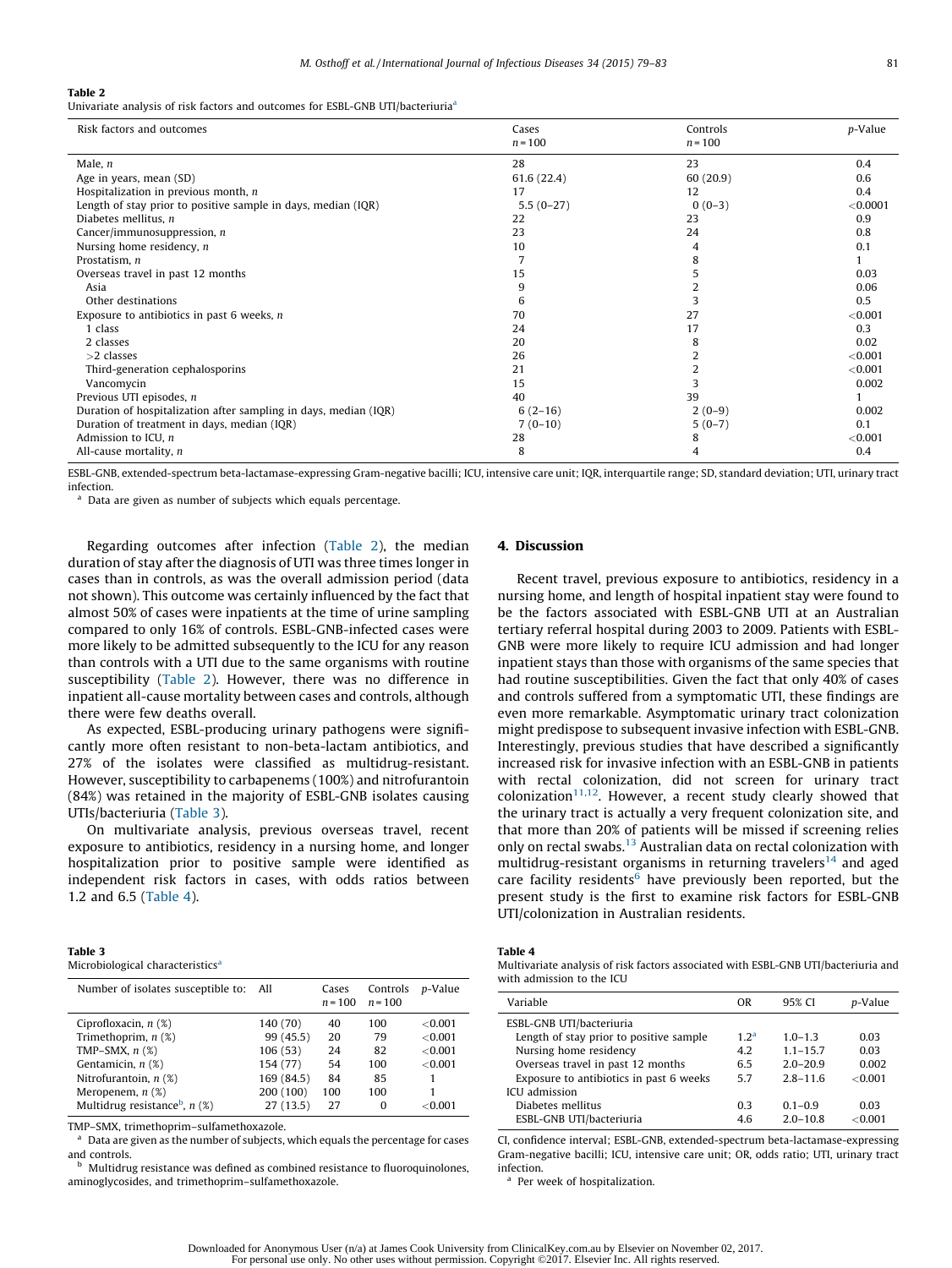<span id="page-3-0"></span>Many of the risk factors identified herein have been associated with ESBL-GNB UTI in studies performed in European countries.<sup>15,16</sup> In these settings though, the effect of international travel is harder to quantify due to the widespread community prevalence of ESBL-GNB. Australian patients are clearly part of the global community, with the negative consequences of travel-associated acquisition of ESBL-GNB evident. Indeed, recent studies have shown prolonged enteric carriage of ESBL-GNB in returned Australian and Swedish travelers.<sup>17,18</sup> Whereas gastrointestinal colonization with multidrug-resistant organisms in repatriated patients is often anticipated and screened for, $19$  clinicians are less vigilant about the possibility of multidrug-resistant organisms in patients presenting from the community who have not travelled in the past. Risk factors for ESBL-GNB UTI/bacteriuria identified in the present study will help to guide doctors in recognizing patients at high risk of infection/colonization due to these organisms.

Previous exposure to antibiotics has been identified as a risk factor for ESBL-GNB infection in multiple studies, $15,20$  which clearly underscores the ongoing rationale for responsible use of antibiotics. Our findings of an increased length of stay and more frequent ICU admission in patients with ESBL-GNB compared to non-ESBL-GNB are consistent with evidence from previous studies $21,22$  and highlight the increased burden of disease associated with resistant bacteria.

The frequency of resistance to antibiotics routinely used for UTI in this series of ESBL-GNB, emphasizes the need for culture of a mid-stream urine specimen prior to commencing antibiotics in patients with the risk factors identified herein. Studies such as these must be used to guide appropriate antibacterial therapy for patients at risk of ESBL-GNB. The majority (84%) of the ESBL-GNB organisms causing UTI at the Royal Melbourne Hospital during the period studied retained susceptibility to nitrofurantoin, which is among the choices for initial therapy of cystitis listed by the Australian Antimicrobial guidelines<sup>23</sup> and is clearly an appropriate initial therapy for a well patient with lower tract symptoms of UTI, even if they are at risk of ESBL-GNB infection. Where a patient has cystitis due to an ESBL-GNB that is resistant to nitrofurantoin, fluoroquinolones, and trimethoprim and where they remain well, the options for outpatient-based oral antibiotic therapy are limited to fosfomycin, $24$  which is not licensed in Australia at the present and therefore is available only via a special access scheme. Thus these patients require hospital assessment and prescription of this antibiotic. Patients who are unwell with pyelonephritis due to ESBL-GNB require therapy with an intravenous meropenem, which, while thankfully retaining activity against all multiresistant organisms in this study, is not an ideal agent due to its broad spectrum and relative instability that complicates hospital in the home (HITH) therapy.<sup>[25](#page-4-0)</sup> Where the ESBL-GNB is susceptible, patients may be treated through HITH with the once-daily carbapenem drug ertapenem.<sup>[26](#page-4-0)</sup>

Even more challenging are the patients with recurrent ESBL-GNB UTI. These patients are often prescribed long-term nitrofurantoin, $27$  but the organism frequently develops resistance to this mainstay antibiotic, which has toxicity in long-term use<sup>28</sup> and must not be used where patients have renal impairment. Apart from investigating and correcting structural urological abnormalities, repeated courses of fosfomycin may be used, although there is little evidence to support this therapy. Falling back on oldfashioned approaches to urinary antisepsis using methenamine hippurate may be required, which has been shown to be useful for preventing UTI in patients without renal tract abnormalities in a recent Cochrane review.<sup>[29](#page-4-0)</sup>

Our study has limitations, including the retrospective nature, the limited matching, and the inclusion of urine samples from both hospitalized and ambulatory patients, which might be associated with significant bias. The small sample size might have prevented the identification of additional risk factors for ESBL-GNB UTI/ bacteriuria. In addition, the majority of cases and controls did not show evidence of infection but only colonization.

In summary, we have identified risk factors for UTI/colonization with ESBL-GNB in an Australian tertiary care centre to guide doctors in recognizing the patients at high risk of infections due to these organisms. Our results emphasize the need for culture of a mid-stream urine specimen prior to commencing antibiotics, especially in patients with the risk factors identified herein associated with ESBL-GNB UTI. Australia could never have hoped to be able to close its borders, so to speak, to the bacteria of the globe, and we have not been spared an increase in infections due to ESBL-GNB. Yet again, we are reminded of the need to carefully protect the antibiotics we currently have available and push for the discovery of new ones for the future.

Ethical considerations: Ethics approval for this study was provided by the Melbourne Health Human Research Ethics Committee.

Funding source: No funding was received for this study.

Conflict of interest: All authors declare that they have no conflict of interest.

#### References

- 1. Yong D, Toleman MA, Giske CG, Cho HS, Sundman K, Lee K, et al. [Characteriza](http://refhub.elsevier.com/S1201-9712(15)00067-3/sbref0150)tion of a new [metallo-beta-lactamase](http://refhub.elsevier.com/S1201-9712(15)00067-3/sbref0150) gene, bla(NDM-1), and a novel erythromycin esterase gene carried on a unique genetic [structure](http://refhub.elsevier.com/S1201-9712(15)00067-3/sbref0150) in Klebsiella [pneumoniae](http://refhub.elsevier.com/S1201-9712(15)00067-3/sbref0150) sequence type 14 from India. Antimicrob Agents Chemother  $2009:53:5046-54.$
- 2. Sheng WH, Badal RE, Hsueh PR, Program S. Distribution of [extended-spectrum](http://refhub.elsevier.com/S1201-9712(15)00067-3/sbref0155) [beta-lactamases,](http://refhub.elsevier.com/S1201-9712(15)00067-3/sbref0155) AmpC beta-lactamases, and carbapenemases among [Enterobacteriaceae](http://refhub.elsevier.com/S1201-9712(15)00067-3/sbref0155) isolates causing intra-abdominal infections in the Asia-Pacific region: results of the Study for Monitoring [Antimicrobial](http://refhub.elsevier.com/S1201-9712(15)00067-3/sbref0155) Resistance Trends (SMART). [Antimicrob](http://refhub.elsevier.com/S1201-9712(15)00067-3/sbref0155) Agents Chemother 2013;57:2981–8.
- 3. Knothe H, Shah P, Krcmery V, Antal M, Mitsuhashi S. [Transferable](http://refhub.elsevier.com/S1201-9712(15)00067-3/sbref0160) resistance to cefotaxime, cefoxitin, [cefamandole](http://refhub.elsevier.com/S1201-9712(15)00067-3/sbref0160) and cefuroxime in clinical isolates of Klebsiella [pneumoniae](http://refhub.elsevier.com/S1201-9712(15)00067-3/sbref0160) and Serratia marcescens. Infection 1983;11:315–7.
- 4. Eisen D, Russell EG, Tymms M, Roper EJ, Grayson ML, [Turnidge](http://refhub.elsevier.com/S1201-9712(15)00067-3/sbref0165) J. Random amplified polymorphic DNA and plasmid analyses used in [investigation](http://refhub.elsevier.com/S1201-9712(15)00067-3/sbref0165) of an outbreak of [multiresistant](http://refhub.elsevier.com/S1201-9712(15)00067-3/sbref0165) Klebsiella pneumoniae. J Clin Microbiol 1995;33: [713–7](http://refhub.elsevier.com/S1201-9712(15)00067-3/sbref0165).
- 5. Denholm JT, Huysmans M, Spelman D. Community acquisition of [ESBL-produc](http://refhub.elsevier.com/S1201-9712(15)00067-3/sbref0170)ing [Escherichia](http://refhub.elsevier.com/S1201-9712(15)00067-3/sbref0170) coli: a growing concern. Med J Aust 2009;190:45–6.
- 6. Stuart RL, Kotsanas D, Webb B, [Vandergraaf](http://refhub.elsevier.com/S1201-9712(15)00067-3/sbref0175) S, Gillespie EE, Hogg GG, et al. Prevalence of [antimicrobial-resistant](http://refhub.elsevier.com/S1201-9712(15)00067-3/sbref0175) organisms in residential aged care facilities. Med J Aust 2011;195[:530–3.](http://refhub.elsevier.com/S1201-9712(15)00067-3/sbref0175)
- 7. den Heijer CD, Donker GA, Maes J, Stobberingh EE. Antibiotic [susceptibility](http://refhub.elsevier.com/S1201-9712(15)00067-3/sbref0180) of unselected [uropathogenic](http://refhub.elsevier.com/S1201-9712(15)00067-3/sbref0180) Escherichia coli from female Dutch general practice patients: a [comparison](http://refhub.elsevier.com/S1201-9712(15)00067-3/sbref0180) of two surveys with a 5 year interval. J Antimicrob [Chemother](http://refhub.elsevier.com/S1201-9712(15)00067-3/sbref0180) 2010;65:2128–33.
- 8. Clinical and Laboratory Standards Institute. Performance standards for antimicrobial susceptibility testing: nineteenth informational supplement. CLSI Document M100-S19. Wayne, PA: CLSI; 2009.
- 9. Nicolle LE, Bradley S, Colgan R, Rice JC, Schaeffer A, Hooton TM. [Infectious](http://refhub.elsevier.com/S1201-9712(15)00067-3/sbref0190) Diseases Society of America [guidelines](http://refhub.elsevier.com/S1201-9712(15)00067-3/sbref0190) for the diagnosis and treatment of [asymptomatic](http://refhub.elsevier.com/S1201-9712(15)00067-3/sbref0190) bacteriuria in adults. Clin Infect Dis 2005;40:643–54.
- 10. Hyle EP, Lipworth AD, Zaoutis TE, [Nachamkin](http://refhub.elsevier.com/S1201-9712(15)00067-3/sbref0195) I, Fishman NO, Bilker WB, et al. Risk factors for increasing multidrug resistance among [extended-spectrum](http://refhub.elsevier.com/S1201-9712(15)00067-3/sbref0195) [beta-lactamase-producing](http://refhub.elsevier.com/S1201-9712(15)00067-3/sbref0195) Escherichia coli and Klebsiella species. Clin Infect Dis 2005;40[:1317–24](http://refhub.elsevier.com/S1201-9712(15)00067-3/sbref0195).
- 11. [Christiaens](http://refhub.elsevier.com/S1201-9712(15)00067-3/sbref0200) G, Ciccarella Y, Damas P, Hayette MP, Melin P, Nys M, et al. Prospective survey of digestive tract colonisation with [Enterobacteriaceae](http://refhub.elsevier.com/S1201-9712(15)00067-3/sbref0200) that produce [extended-spectrum](http://refhub.elsevier.com/S1201-9712(15)00067-3/sbref0200) beta-lactamases in intensive care units. J Hosp Infect 2006;62[:386–8.](http://refhub.elsevier.com/S1201-9712(15)00067-3/sbref0200)
- 12. Reddy P, [Malczynski](http://refhub.elsevier.com/S1201-9712(15)00067-3/sbref0205) M, Obias A, Reiner S, Jin N, Huang J, et al. Screening for extended-spectrum [beta-lactamase-producing](http://refhub.elsevier.com/S1201-9712(15)00067-3/sbref0205) Enterobacteriaceae among high-risk patients and rates of subsequent [bacteremia.](http://refhub.elsevier.com/S1201-9712(15)00067-3/sbref0205) Clin Infect Dis 2007;45[:846–52](http://refhub.elsevier.com/S1201-9712(15)00067-3/sbref0205).
- 13. [Tschudin-Sutter](http://refhub.elsevier.com/S1201-9712(15)00067-3/sbref0210) S, Frei R, Dangel M, Stranden A, Widmer AF. Sites of colonisation with [extended-spectrum](http://refhub.elsevier.com/S1201-9712(15)00067-3/sbref0210) beta-lactamases (ESBL)-producing Enterobacteriaceae: the rationale for [screening.](http://refhub.elsevier.com/S1201-9712(15)00067-3/sbref0210) Infect Control Hosp Epidemiol 2012;33: [1170–1](http://refhub.elsevier.com/S1201-9712(15)00067-3/sbref0210).
- 14. Kennedy K, Collignon P. [Colonisation](http://refhub.elsevier.com/S1201-9712(15)00067-3/sbref0215) with Escherichia coli resistant to "critically important'' antibiotics: a high risk for [international](http://refhub.elsevier.com/S1201-9712(15)00067-3/sbref0215) travellers. Eur J Clin Microbiol Infect Dis 2010;29[:1501–6](http://refhub.elsevier.com/S1201-9712(15)00067-3/sbref0215).
- 15. [Colodner](http://refhub.elsevier.com/S1201-9712(15)00067-3/sbref0220) R, Rock W, Chazan B, Keller N, Guy N, Sakran W, et al. Risk factors for the development of extended-spectrum [beta-lactamase-producing](http://refhub.elsevier.com/S1201-9712(15)00067-3/sbref0220) bacteria in [nonhospitalized](http://refhub.elsevier.com/S1201-9712(15)00067-3/sbref0220) patients. Eur J Clin Microbiol Infect Dis 2004;23:163–7.